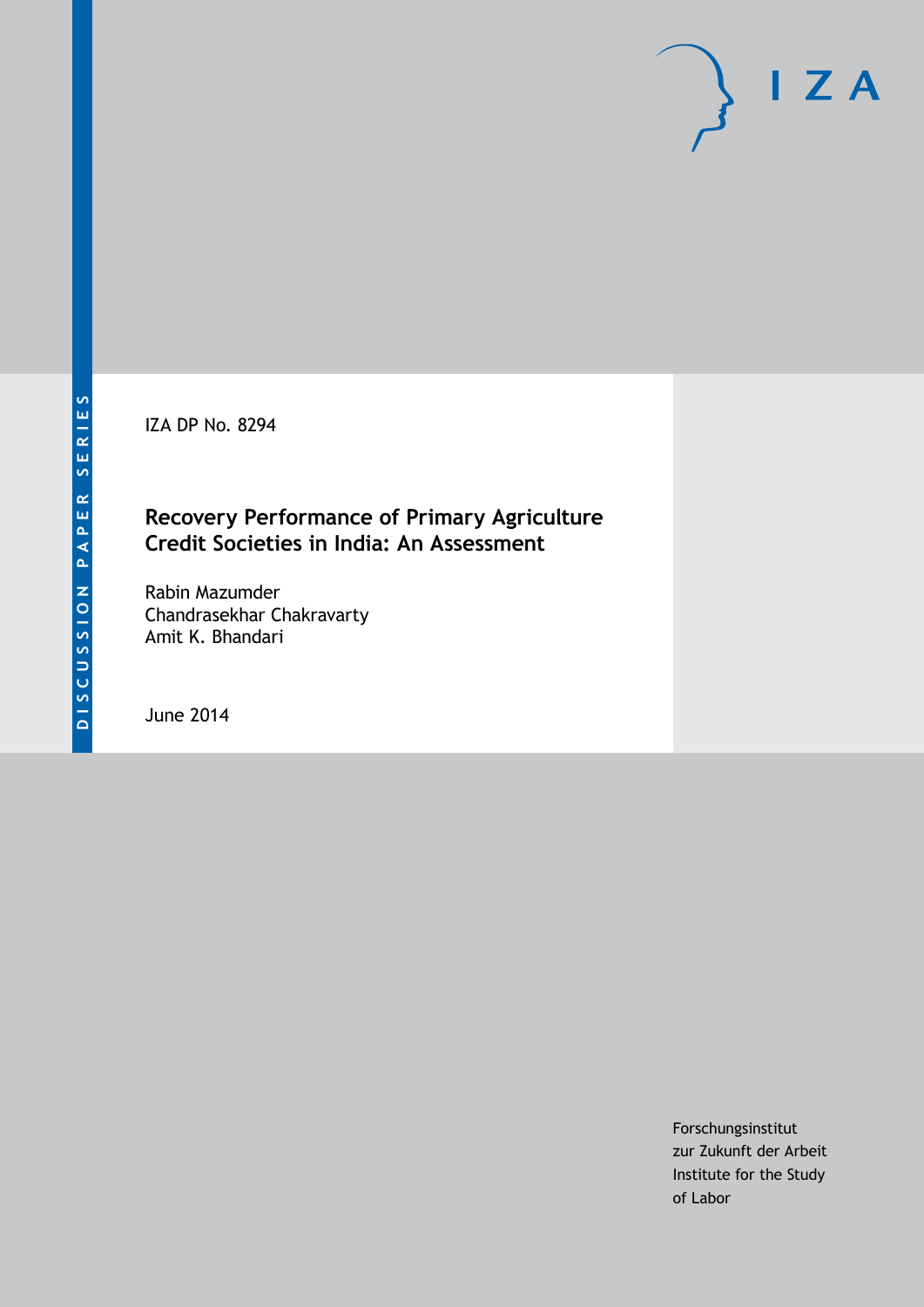# **Recovery Performance of Primary Agriculture Credit Societies in India: An Assessment**

# **Rabin Mazumder**

*Army Institute of Management, India*

# **Chandrasekhar Chakravarty**

*Asia e University, India*

# **Amit K. Bhandari**

*RBC Evening College, KIARTD and IZA*

Discussion Paper No. 8294 June 2014

IZA

P.O. Box 7240 53072 Bonn Germany

Phone: +49-228-3894-0 Fax: +49-228-3894-180 E-mail: [iza@iza.org](mailto:iza@iza.org)

Any opinions expressed here are those of the author(s) and not those of IZA. Research published in this series may include views on policy, but the institute itself takes no institutional policy positions. The IZA research network is committed to the IZA Guiding Principles of Research Integrity.

The Institute for the Study of Labor (IZA) in Bonn is a local and virtual international research center and a place of communication between science, politics and business. IZA is an independent nonprofit organization supported by Deutsche Post Foundation. The center is associated with the University of Bonn and offers a stimulating research environment through its international network, workshops and conferences, data service, project support, research visits and doctoral program. IZA engages in (i) original and internationally competitive research in all fields of labor economics, (ii) development of policy concepts, and (iii) dissemination of research results and concepts to the interested public.

IZA Discussion Papers often represent preliminary work and are circulated to encourage discussion. Citation of such a paper should account for its provisional character. A revised version may be available directly from the author.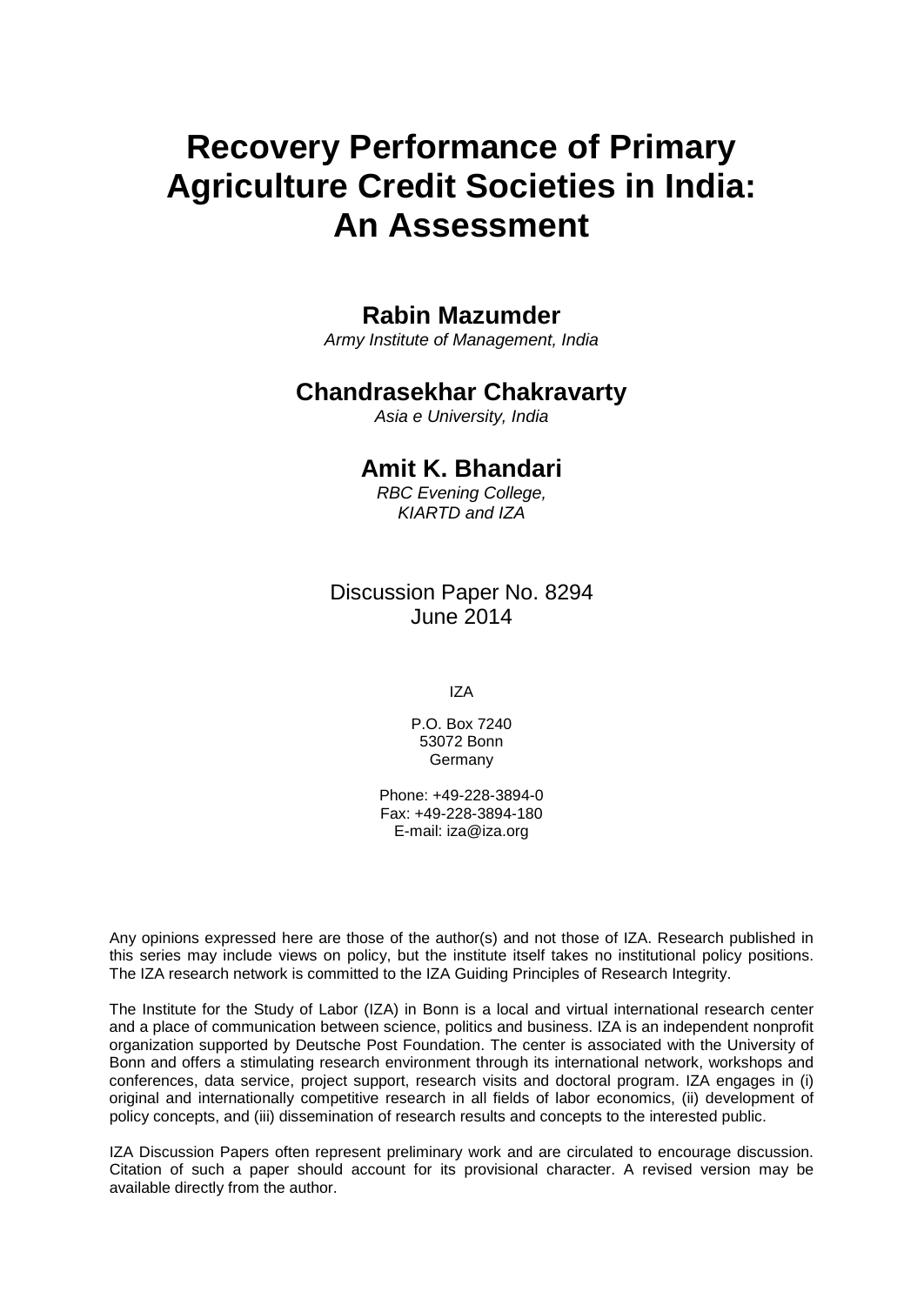IZA Discussion Paper No. 8294 June 2014

# **ABSTRACT**

# **Recovery Performance of Primary Agriculture Credit Societies in India: An Assessment**

Agricultural credit is one of the most crucial inputs in all agricultural development programmes. Access of rural credit has still remained scarce in India. Primary Agriculture Credit Societies (PACS) working at grass-root level, having direct contact with the rural people and meet their financial requirements. The problem of loan overdue is a serious concern in different regions of the country, as it affects the recycling of funds and loses its economic viability as a lending institution. The present study examines the recovery performance of rural credit given by PACS in six different regions of India namely Central, Northern, Southern, Eastern, North-East and Western. The result suggests that the performance of credit recovery has been low in north-eastern states and high in northern and southern states. Recovery performance of credit is directly proportional to non-agricultural loan to agricultural loan, trained-untrained staff ratio and average member per society and inversely related with proportion of government capital to working capital and real growth rates at constant price. To make all PACS viable and ensure adequate and timely flow of credit, appropriate policies are required from the Reserve Bank of India in collaboration with State Governments.

JEL Classification: E61, F34, G21, Q13

Keywords: cooperative, credit, loan overdue, recovery, policy

Corresponding author:

Amit K. Bhandari Rishi Bankim Chandra College Department of Economics Naihati – 7431645 India E-mail: [amitbhandari2@rediffmail.com](mailto:amitbhandari2@rediffmail.com)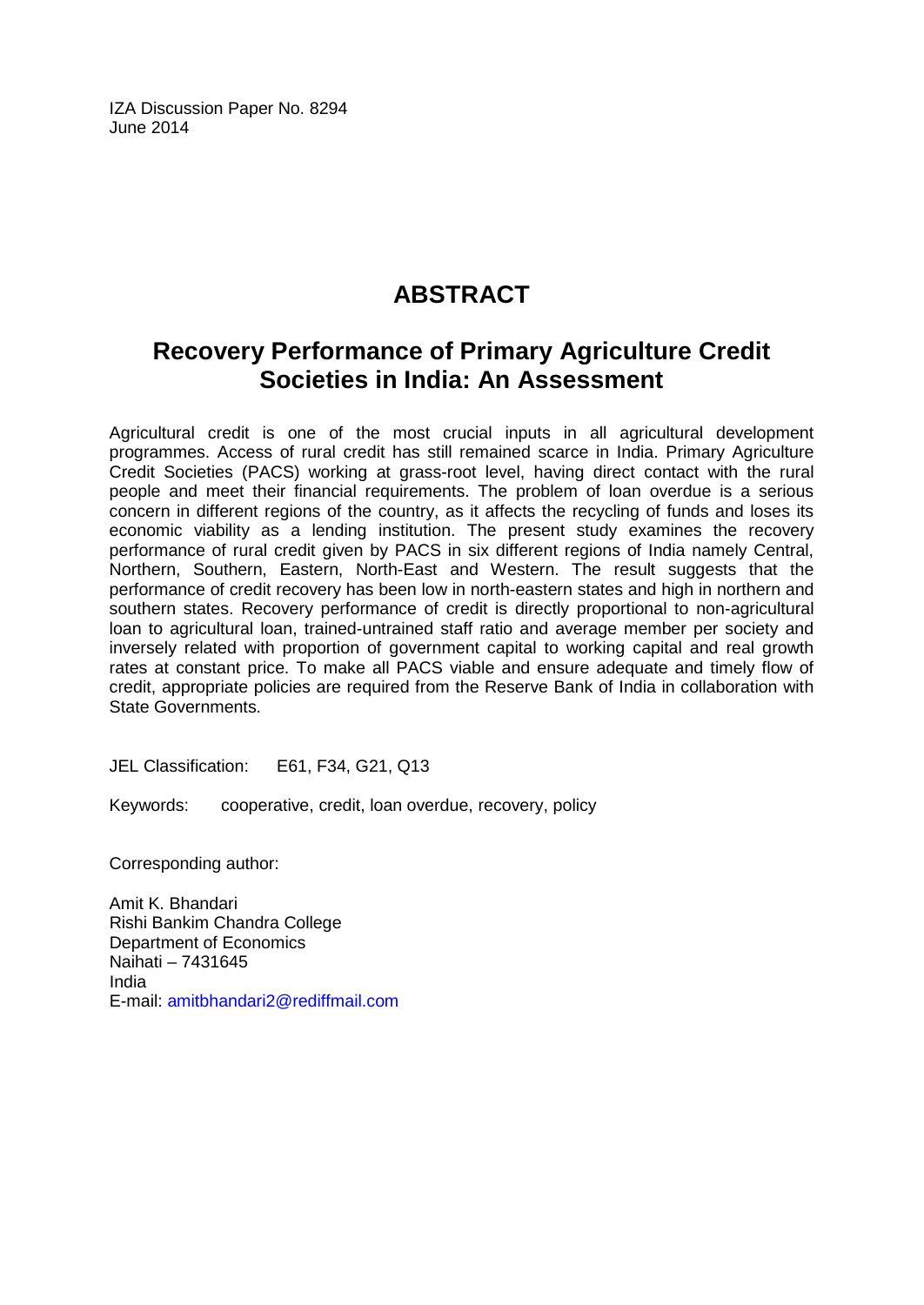#### **1. Introduction**

Agriculture forms the backbone of the Indian economy and can also largely stand for the prosperity of the Indian economy. According to Census 2011, about 68.8 percent people lives in rural area and their livelihood depends on agriculture either directly or indirectly. The share of agriculture and its allied sectors in the gross domestic product (GDP) has come down to 14 percent in 2011-12 (at 2004-05 prices). The sector has got potential to achieve higher growth rates and also be an engine of growth, so that growth in other sectors and overall growth rate of the economy can be achieved.

Agriculture is an unorganized profession. Its success and failure depends, to a large extent, on climatic factors. Further, it is not always possible to distinguish between productive and unproductive loans of the farmers. Because of these factors, banks did not show much interest in advancing loans to agriculture and allied activities for a long time and farmers were forced to depend on moneylenders and mahajans. Agricultural credit is one of the most crucial inputs in all agricultural development programmes. Since independence, a multi agency approach consisting of cooperatives, commercial banks and regional rural banks-known as institutional credit has been adopted to provide cheaper and adequate credit to farmers.

Farmers need funds for short periods of less than 15 months for the purpose of cultivation or for meeting domestic expenses. With this fund they purchase seeds, fertilizers, fodder for cattle and other inputs related to agriculture. They may require funds to support their families in those years when the crops have not been good or adequate for the purpose. Such short period loans are normally repaid after the harvest. The main agents for granting short term loans are the moneylenders and cooperative societies. Medium term loans are generally obtained for the purchase of cattle, small agricultural implements, etc. The period for such loans extends from 15 months to 5 years. These loans are generally provided by money lenders, relatives of farmers, cooperative societies and commercial banks. The farmers need finances for the purpose of buying additional land, to make permanent improvement on land, to pay off old debt and to purchase costly agriculture machinery. These loans are for long periods of more than 5 years.

In the field of cooperation, the Primary Agricultural Credit Societies (PACS) provide mainly short term and medium term loans. Since, PACS perform at grass-root level, have direct contact with the rural people and meet the financial requirements of more than 121 million members in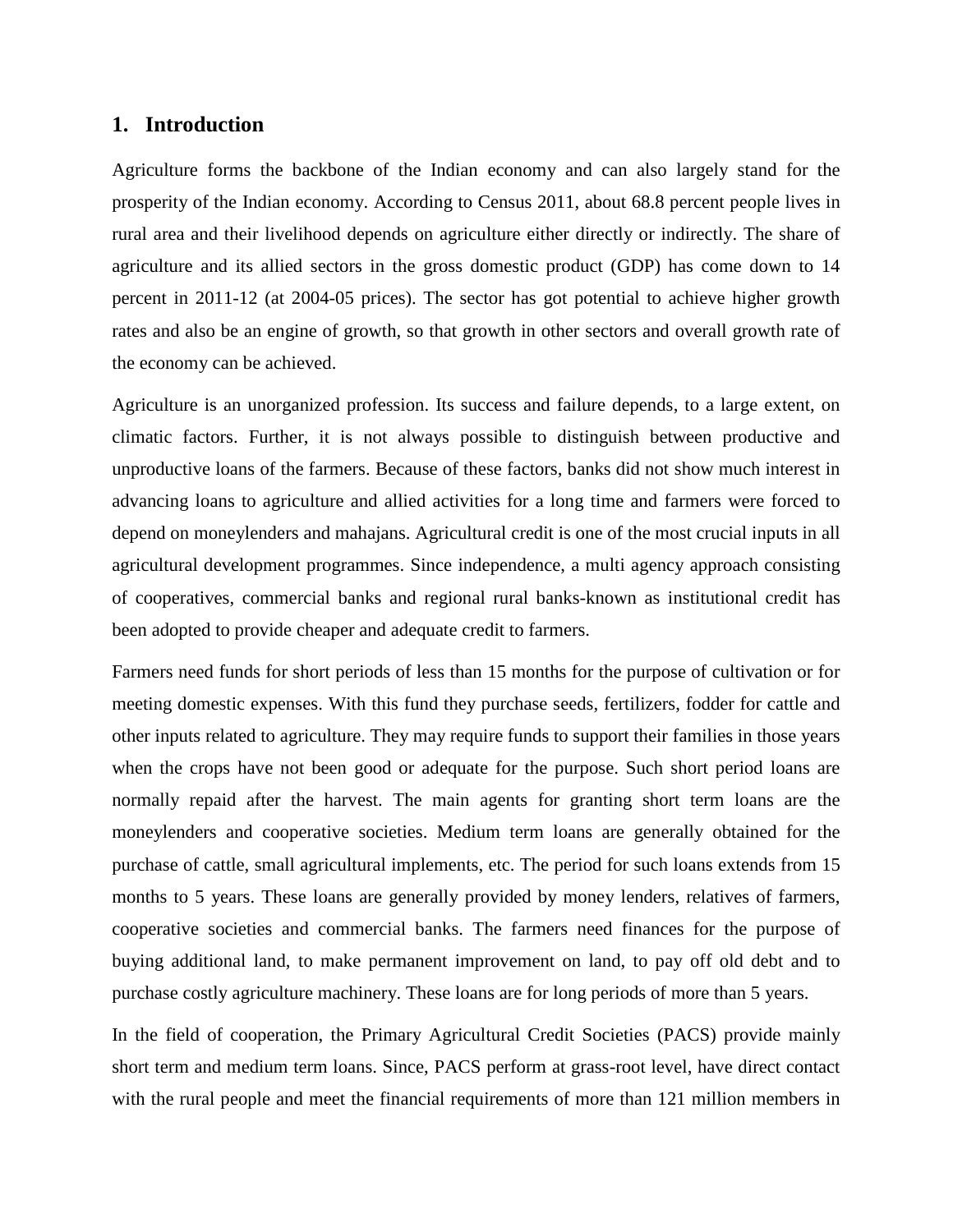2010-11. Our study is based on recovery performance of PACS in six different regions of the country.

The cooperative movement has been in existence for more than a century. According to several critics, the movement is an utter failure and that it should be scrapped because it failed to abolish poverty of the rural masses and unable to increase agricultural production. The utter irrelevance of the cooperative movement was indicated by the fact that in 1954 (exactly after 50 years of its existence) the cooperative institutions supplied just 3 percent of the credit requirements of the farmers. It was true that the movement was not much of a success before 1954, but since then, with the Government and Reserve Bank taking active interest, the movement has made great progress. The problem of loan overdue is matter of serious concern, as it affects the recycling of funds and credit expansion on the one hand and economic viability of the lending institutions, specially the cooperatives and the Regional Rural Banks, on the other. Agricultural credit and recovery should go hand in hand. These two aspects are interlinked, mutually dependent and indivisible. Hence, the credit service embraces loan advancement along with its recovery in time. Performance of the loan recovery is considered as an index of evaluating the operational efficiency and organizational proficiency of a financing institution. Recovery of loans in time reinforces the resource position of cooperatives. Therefore, its borrowing power from financing institutions has been accelerated and the society enables to advance maximum amount of loans to its members. Thus, not only the confidence level of members of the society boosts up but it also improves morale and awareness among members. Conversely, poor recovery increases the number of defaulters and over dues which in turn reduces borrowing power consequently. Ultimately, there is a stiff downfall in the turnover of loans. If prolong over dues of PACS to the financing institutions surpass specific proportion of demand then it is unable to get funds and consequently makes no fresh loans to the members of the society. As a result, those members are willing and capable to repay do not do so, because they suspect about getting fresh loan. This intensifies overdue position. Therefore, recovery of loans in time has a great impact on the sound functioning of PACS. It is found that uneven distribution of cooperative benefits and considerable disparities in credit availability between different regions fade the cooperative credit movement. The most outstanding of the weaknesses, which indeed is at the root of many of the shortfalls in the cooperative programme, is the significant differences of recovery performance in different regions.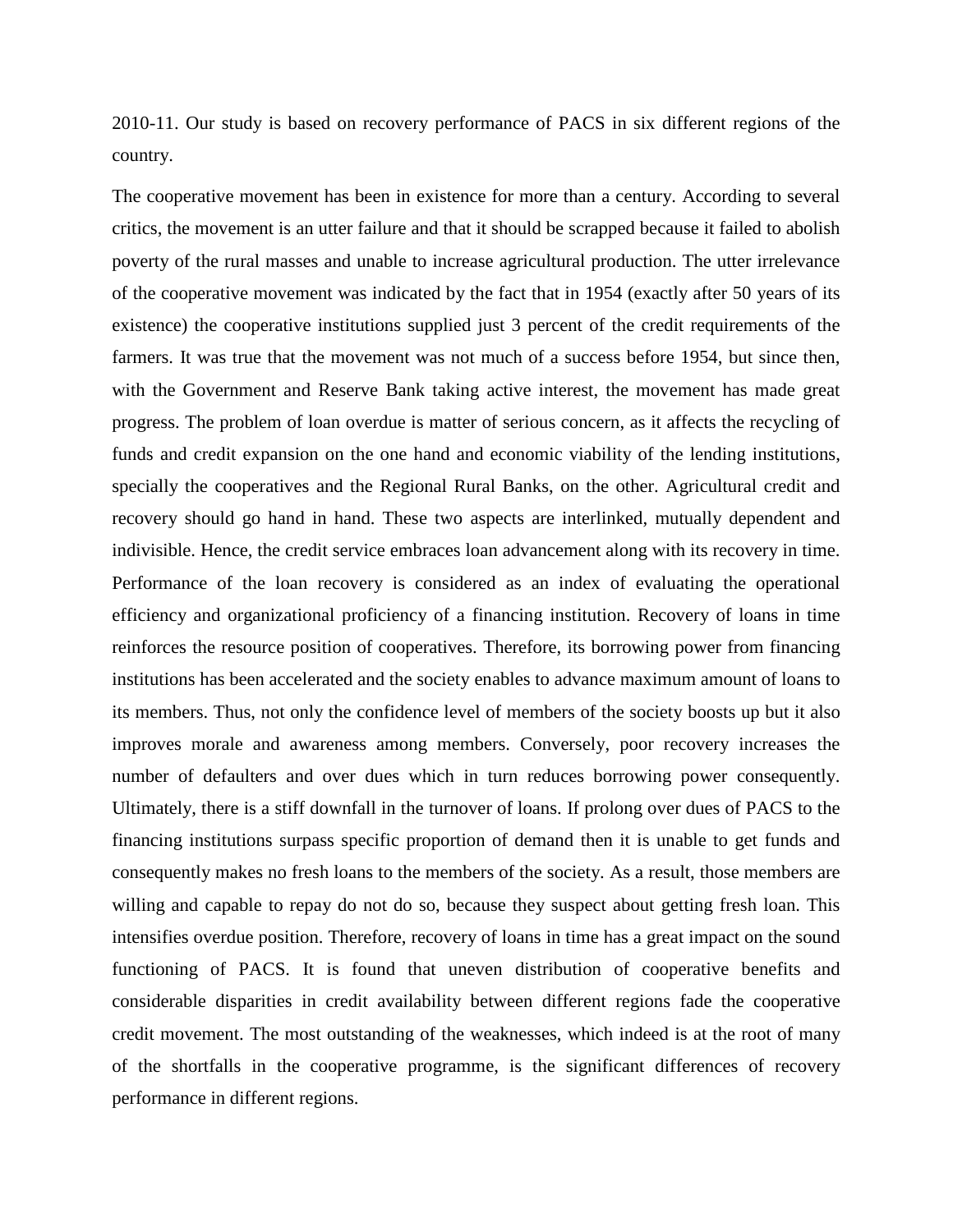The present study investigates the extent of regional disparity in recovery performance of rural credit from the primary agricultural cooperative credit societies in India. The rest of the paper is organized as follows. In section 2, literature review of the study is presented. This is followed by the research objectives and methodology in the subsequent sections 3 and 4 respectively. This followed by discussion of results in section 5. In the concluding section, we discuss the major findings of the study.

#### **2. Literature Review**

Cooperative movement in India was initiated in 1904 through the establishment of cooperative credit societies. These societies were organized to relieve the indebtedness of rural people and promote thrift. There have been many research studies and committee/working group reported on the rural credit system in India. Committees have been set up both in the pre-independence and post-independence periods. Royal Commission on Agriculture (1928) has reaffirmed that from the point of view of structural appropriateness, there is no alternative to cooperatives at the village level for provision of rural credit.

Dandekar and Wadia (1989) pointed out that intervention of external forces such as loan waivers, concession in various forms towards repayment of principal and payment of interest which had also affected the recovery performance of credit institutions to a significant extent.

The study of Velayudham and Sankarnarayanan (1990) found that recovery position of Regional Rural Banks were bad. Their recovery varied between 51 - 61 percent. Thus, overdue have varied between 39 - 49 percent. The high incidence of overdue is attributable to a number of internal and external factors. The internal factors include the defective loaning policies, weak monitoring and supervision, apathy towards recovery, failure to link lending with development and to ensure proper end use of the loan. Among the external factors mention may be made of political interference, willful default, droughts and floods, lack of legal and administrative support from the State government in the matter of loan recovery.

According to Agarwal, Puhazhendhi and Satyasai (1997), the worst implication of build-up of overdue is that a large number of farmers who are still outside the purview of institutional credit suffer on account of non-availability of credit.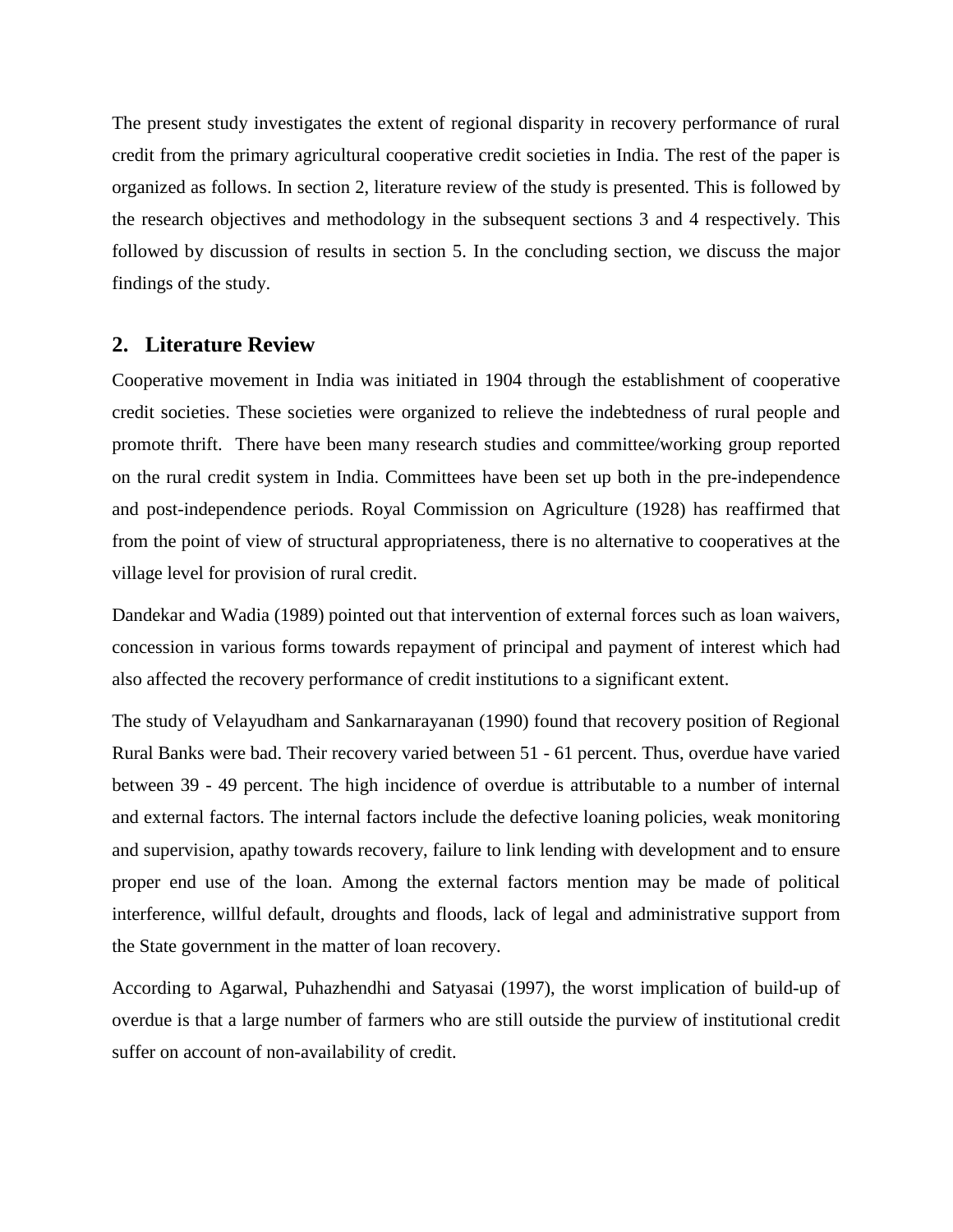In the article of "Restructuring Rural Credit Cooperative Institutions" by Satyasai and Badatya (2000) it has been mentioned that many non-official workers may not be aware of, that government is not a net lender, but a net borrower from the cooperatives.

Reserve Bank of India (Mumbai, 2002) reported that rural cooperative institutions have a high level of NPAs (non-performing assets). At the end of March 2001, the aggregate NPAs of State Cooperative Banks were estimated at 3,889 crore which was 13.0 percent of the total outstanding loans and advance. Nearly three-fifth of the gross NPAs consisted of substandard assets and more than one-third were doubtful assets.

Research study of Misra (2009) identified that the factors which may have led to the unstable financial condition of the PACS. The inferences drawn from the study was that the government contribution to the share capital of the cooperatives adversely affects the recovery performance. It also found that, larger membership size has a negative effect on recovery performance. Again it was established that there is an inverse relationship between higher proportion of nonborrowing members and recovery performance.

So far, many committees have recommended for improving the financial condition of the cooperatives, but it did not work. The possible reason for this could be the gap between the recommendations and their actual implementation. Although, number of studies which have already been made on Indian cooperative sectors plus analysis had been done on State level recovery performance yet none of the study has been done on regional level recovery performance. Hence, in this study, we shall focus on the comparative analysis of recover performance of credit in six different regions in India.

#### **3. Research Objectives**

- i. To assess the regional disparity in the recovery performance of agricultural credit by PACS in India.
- ii. To identify the determinants of regional disparity in the recovery performance of agricultural credit and its effect.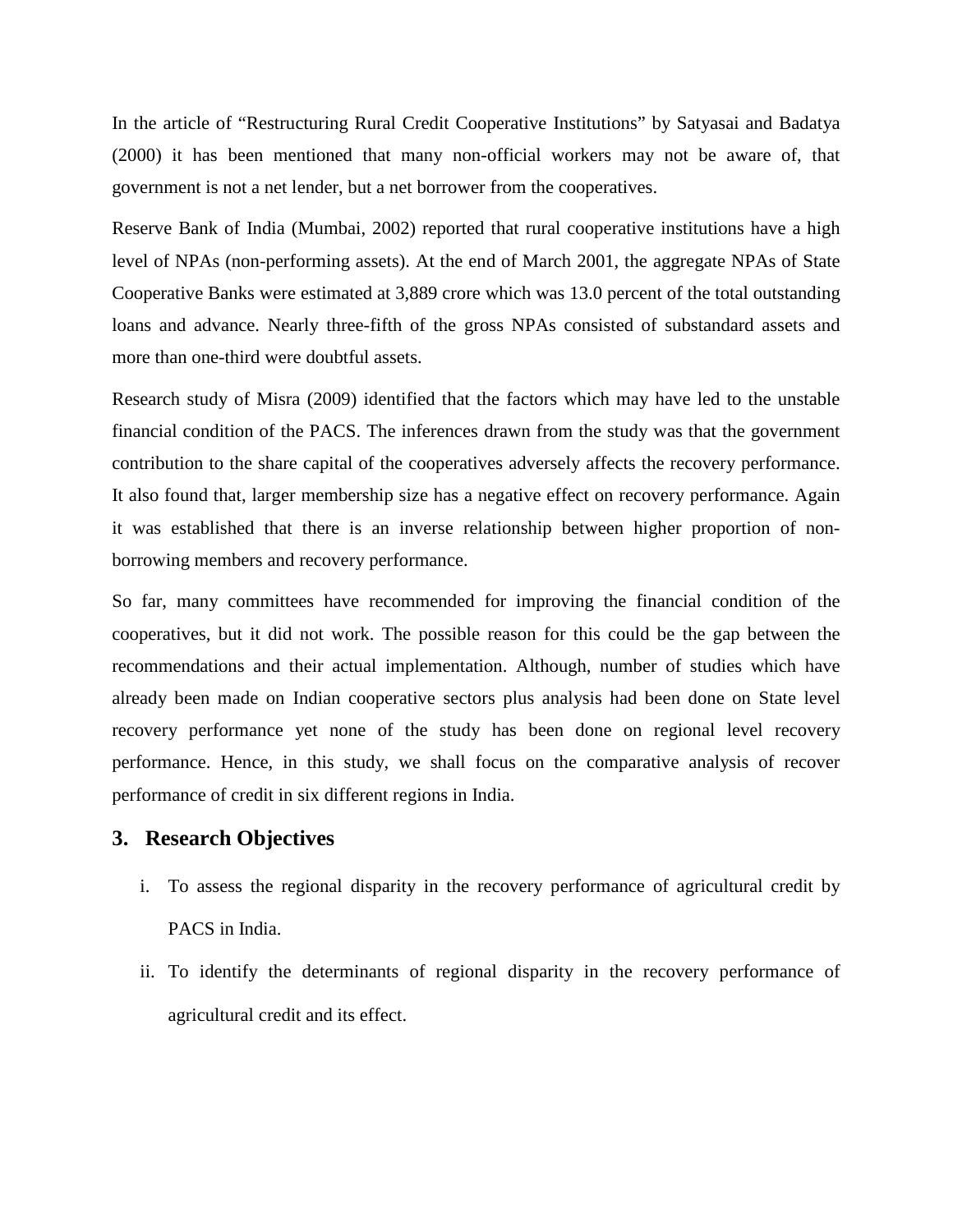#### **4. Methodology**

For the present study is based on data from the secondary sources. The data on agricultural credit of PACS of different regions were collected from the following sources.

- 1. National Federation of State Cooperative Banks Ltd.
- 2. Report of the Expert Committee of NABARD to Examine Three Tier Short Term Cooperative Credit Structure.

The regional disparity and the determinants of regional disparity in the recovery performance of agricultural credit of PACS were analyzed across six regions in India namely Central, Eastern, Northern, North-East, Southern and Western region. The analysis is carried out by taking the time period from 2002-03 to 2010-11. All the states and the union territories were included in the analysis irrespective of the time period.

Six regions are purposively selected for the study. The list of states and union territories is presented below:

**Central region:** Delhi, Madhya Pradesh, Uttar Pradesh, Chattisgarh and Uttarakhand.

**Eastern region:** Bihar, Jharkhand, Orissa, West Bengal and Andaman & Nicobar.

**Northern region:** Haryana, Himachal Pradesh, Jammu and Kashmir, Punjab, Rajasthan and Chandigarh.

**North-East region:** Assam, Arunachal Pradesh, Manipur, Meghalaya, Mizoram, Nagaland, Tripura, Sikkim.

**Southern region:** Andhra Pradesh, Karnataka, Kerala, Pondicherry, Tamil Nadu, Dadra and Nagar Haweli.

**Western region:** Gujarat, Goa, Maharashtra and Daman & Diu.

In the second stage, five factors were selected purposively which are having the mixed bag of impact in different regions in terms of recovery performance. These factors are (a) nonagricultural loan proportion to agricultural loan, (b) government capital proportion to working capital, (c) trained- untrained staff ratio, (d) real growth rates at constant prices and (e) average members per society. The study made an attempt to identify the factors which contribute to the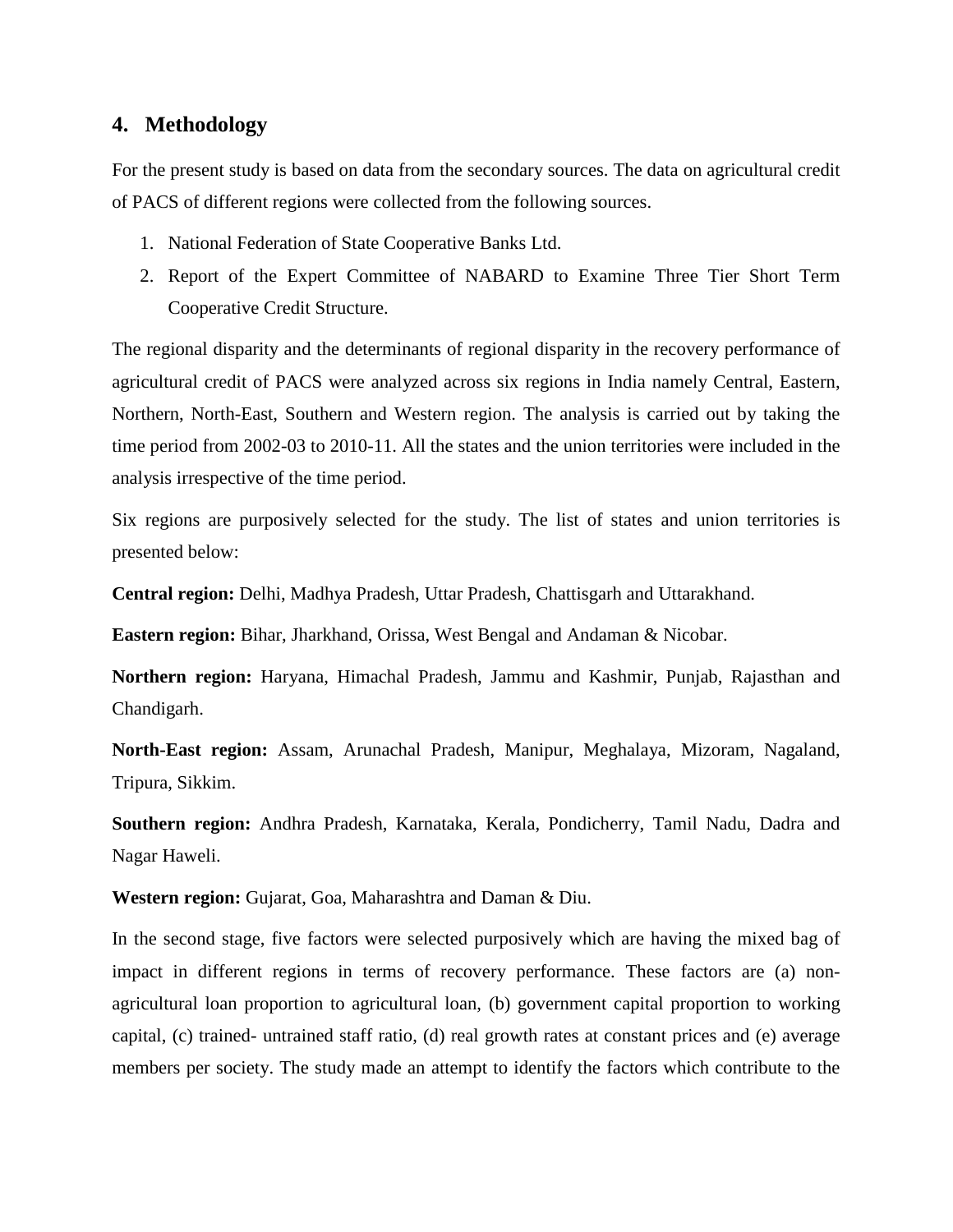region wise variation of recovery performance of the PACS. The rationales behind selecting these factors are as follows.

- **(a) Non- agricultural loan proportion to agricultural loan:** The PACS grants loans not only for agricultural operations but also grant non-agricultural loan to help the farmers in meeting all their credit requirements. It is essential from farmers' point of view otherwise; PACS would not have received full loyalty of the farmers. In this study, we required to find out whether a high proportion of non-agricultural loan to agricultural loan is accountable for deterioration of the recovery performance between the regions.
- (b) **Government capital proportion to working capital:** The power which vest in the government under the cooperative law and rules are all –pervasive. Over the years, State has come to gain almost total financial and administrative control over the cooperatives, in the process stifling their growth. Instead of strengthening the base, a weak base was vastly expanded. The driving principle seemed to be: 'If people cannot or will not do it, the State can and will do it'. As a result, the cooperatives have virtually become 'government-directed, government-controlled and government-regulated enterprises' giving rise to red-tapism and administrative interference by the government in the day to day working of the cooperatives. More serious consequences of this 'politicization' of cooperative societies are interference in recovery of cooperative dues or promise to write off dues if elected to power, and determination of interest rates on considerations other than financial returns. Such actions generate a general psychology of non-repayment, vitiating the recovery climate and jeopardizing the financial interest of credit agencies. Here, we wanted to know the significance of government's involvement across the six regions.
- **(c) Trained- untrained staff ratio:** Non- availability of competent and trained staff in different regions of PACS posed serious problems of credit repayment.
- **(d) Real growth rates at constant prices:** Variation in the real growth rates at constant prices may have significant impact on recovery performance across the regions. Lack of growth reduces the volume of trade and subsequently the level of unemployment increases.
- **(e) Average members per society:** Many PACS suffer from poor management and lack of enthusiasm and dedication among members resulting in a great deal of inefficiency and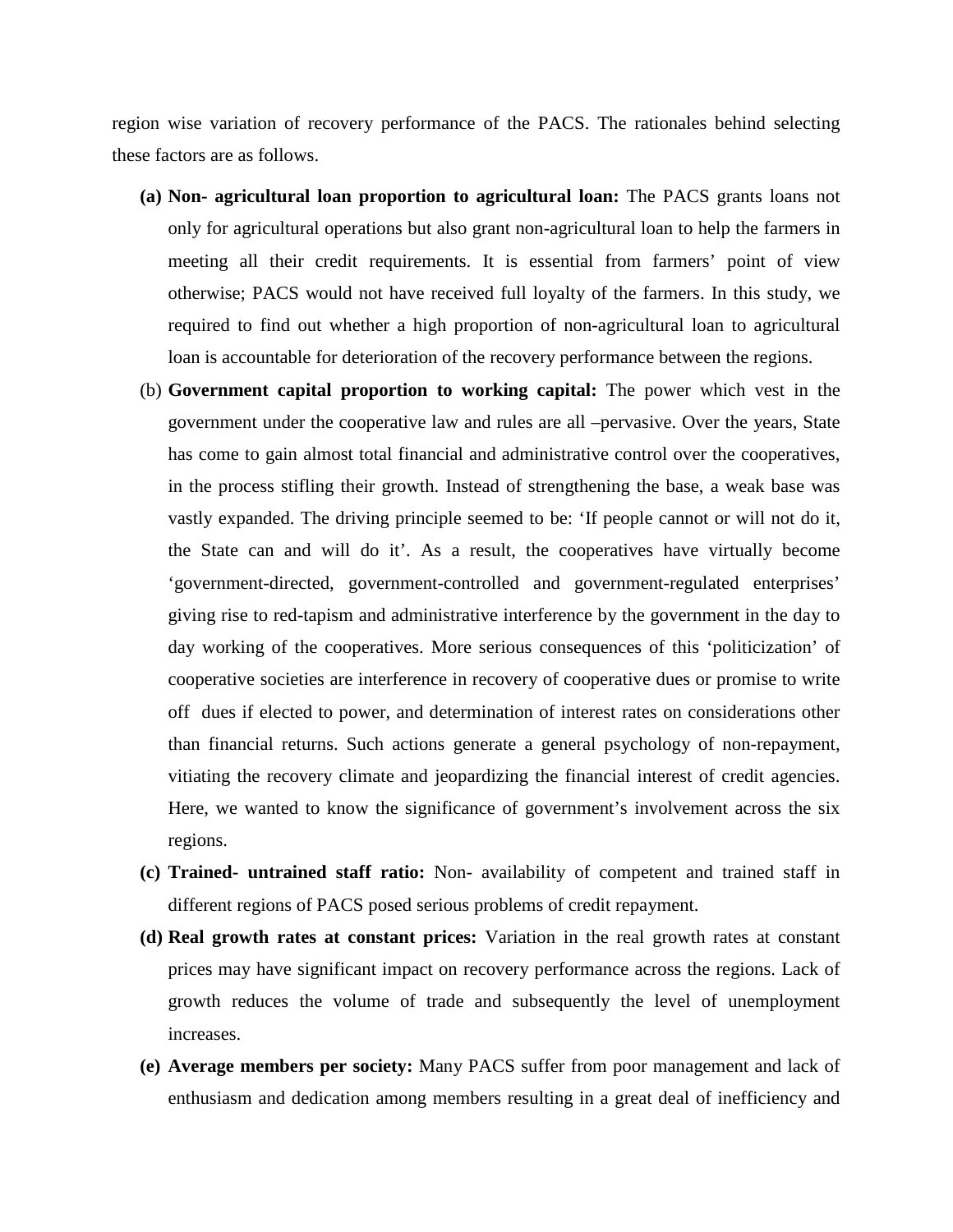poor service to the members. In the study we sought to be answered the impacts of membership size and the mix of loan portfolio on the performance of the PACS across the regions.

An analysis of variance (ANOVA) is used to test the significant differences among sample means. It analyses different components of total variance of the sample to estimate the relative magnitude of within group variance due to uncontrolled random factors and between group variance which may have been influenced by the induction of independent variance.

#### **Research Hypotheses:**

For the purpose of this study, the following hypotheses were developed:

# **Section 1: Hypotheses regarding recovery performance of credit in different regions and years.**

 $H_1$ : There is a significant difference in terms of recovery performance of credit in different regions.

H2: There is a significant difference in terms of recovery performance of credit in different financial year.

#### **Section 2: Hypotheses regarding the different factors in different regions.**

H3: There is a significant difference between the regions in terms of proportion of non agricultural loan to agricultural loan

H4: There is a significant difference between the regions in terms of proportion of government capital to working capital.

H5: There is a significant difference between the regions in terms of trained- untrained staff ratio.

 $H<sub>6</sub>$ : There is a significant difference between the regions in terms of real growth rates at constant prices.

H7: There is a significant difference between the regions in terms of average member per society.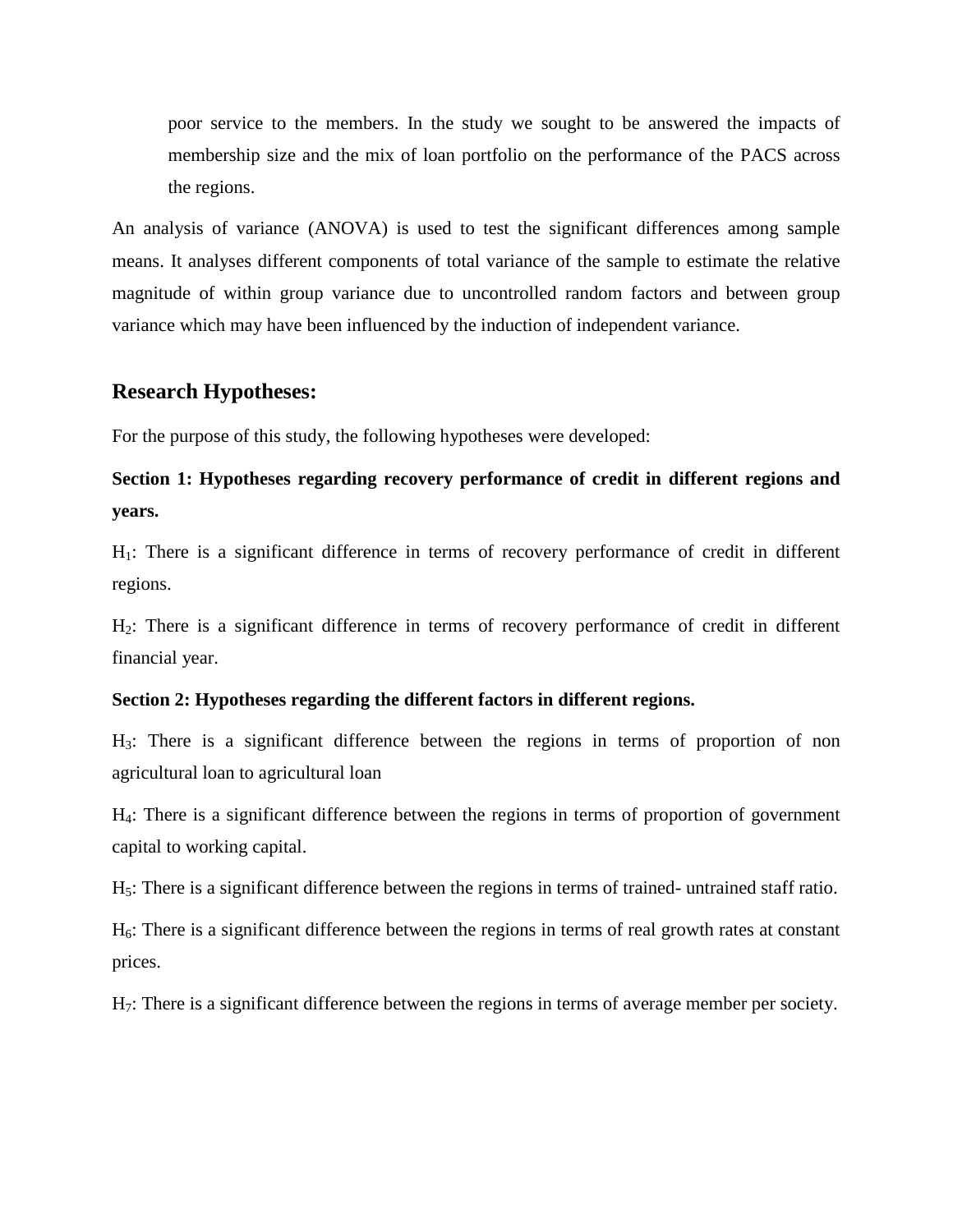# **5. Discussion of Results**

#### **Table 1: Descriptive Statistics on Recovery Performance of Credit in Different Years and**

#### **Regions**

| <b>SUMMARY</b> | Count | <b>Sum</b> | Average                                   | <b>Variance</b> | <b>Standard</b><br><b>Deviation</b> | Coefficient<br>$\it of$<br><b>Variation</b> |
|----------------|-------|------------|-------------------------------------------|-----------------|-------------------------------------|---------------------------------------------|
| 2002-2003      | 6     | 353.06     | 58.84                                     | 85.94           | 9.27                                | 15.75                                       |
| 2003-2004      | 6     | 360.87     | 60.14                                     | 90.57           | 9.51                                | 15.82                                       |
| 2004-2005      | 6     | 371.62     | 61.93                                     | 107.25          | 10.35                               | 16.72                                       |
| 2005-2006      | 6     | 383.53     | 63.92                                     | 107.33          | 10.36                               | 16.20                                       |
| 2006-2007      | 6     | 390.41     | 65.06                                     | 120.50          | 10.97                               | 16.87                                       |
| 2007-2008      | 6     | 362.85     | 60.47                                     | 75.46           | 8.68                                | 14.36                                       |
| 2008-2009      | 6     | 331.42     | 55.23                                     | 437.95          | 20.92                               | 37.88                                       |
| 2009-2010      | 6     | 322.6      | 53.76                                     | 631.70          | 25.13                               | 46.74                                       |
| 2010-2011      | 6     | 363.84     | 60.64                                     | 586.86          | 24.22                               | 39.94                                       |
|                |       |            | <b>Region wise Descriptive Statistics</b> |                 |                                     |                                             |
| Central        | 9     | 521.03     | 57.89                                     | 10.40           | 3.22                                | $\overline{5.57}$                           |
| Eastern        | 9     | 594.51     | 66.05                                     | 7.33            | 2.70                                | 4.10                                        |
| Northern       | 9     | 661.69     | 73.52                                     | 17.70           | 4.20                                | 5.72                                        |
| North East     | 9     | 349.03     | 38.78                                     | 218.66          | 14.78                               | 38.12                                       |
| Southern       | 9     | 649.34     | 72.14                                     | 51.86           | 7.20                                | 9.98                                        |
| Western        | 9     | 464.6      | 51.62                                     | 174.08          | 13.19                               | 25.55                                       |

**Source:** National Federation of State Cooperative Banks Ltd. Compilation by the authors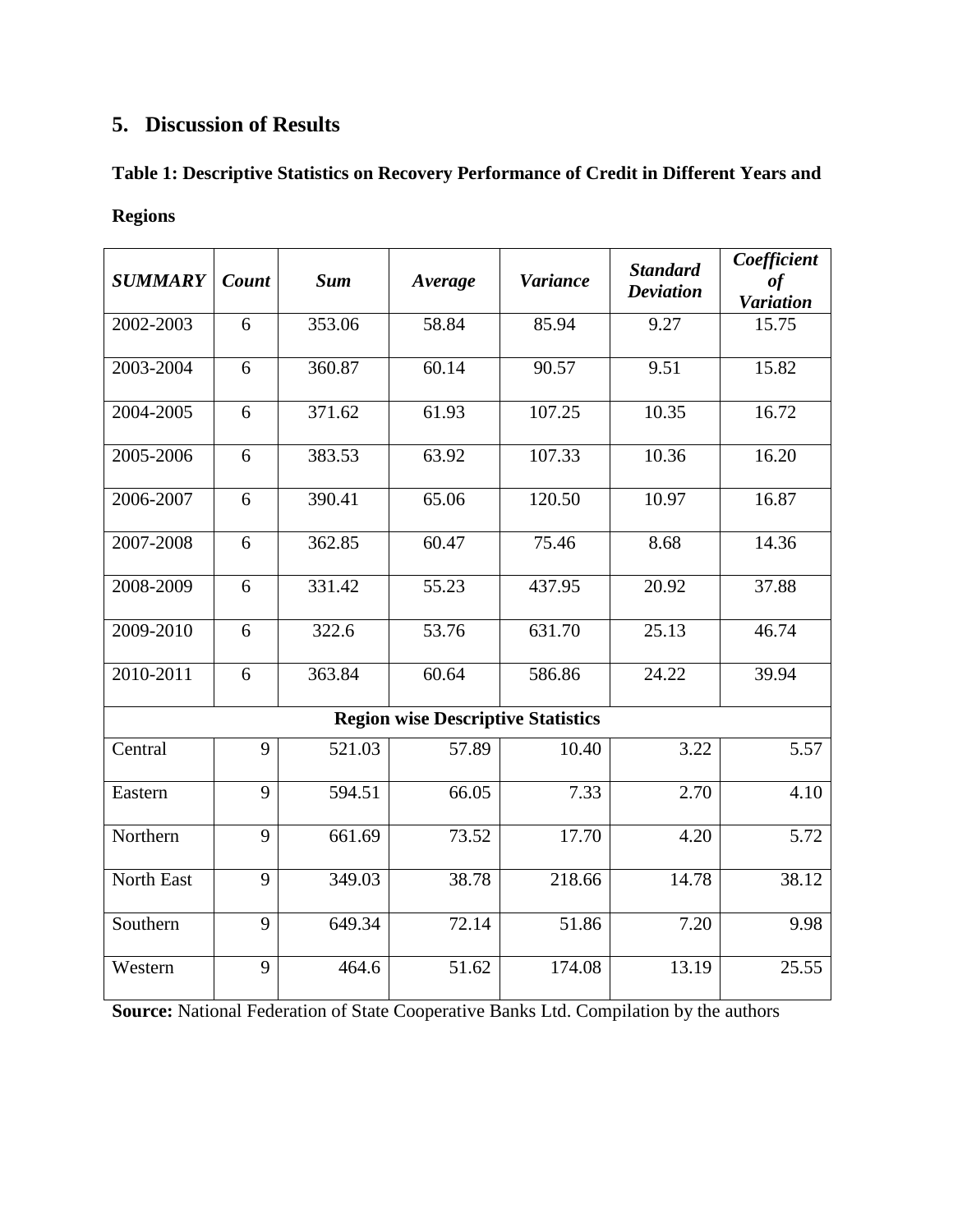

**Figure 1: Trend of Recovery Performance of Credit in Six Regions**

**Table 2: ANOVA on Recovery Performance of Credit in Different Regions and Years**

| Source of<br><b>Variation</b> | Sum of<br><b>Squares</b><br>(SS) | Degrees of<br>Freedom<br>(df) | <b>Mean Sum</b><br>of Squares<br>(MSS) | $\bm{F}$<br>(Calculated) | $P-$<br>value | $\bm{F}$<br>(Tabulated) |
|-------------------------------|----------------------------------|-------------------------------|----------------------------------------|--------------------------|---------------|-------------------------|
| <b>Between</b>                |                                  |                               |                                        |                          |               |                         |
| Years                         | 650.13                           | 8                             | 81.26                                  | 1.01                     | 0.43          | 2.18                    |
| <b>Between</b>                | 8027.73                          | 5                             | 1605.54                                | 20.13                    | 0.00          | 2.44                    |
| Regions                       |                                  |                               |                                        |                          |               |                         |
| Error                         | 3190.33                          | 40                            | 79.75                                  |                          |               |                         |
| Total                         | 11868.2                          | 53                            |                                        |                          |               |                         |

**Source:** Author's Research

From Table 1 it shows that the average recovery rate in northern region (73.52 %) is maximum compared to that of other five regions whereas the performance level of the north-east region is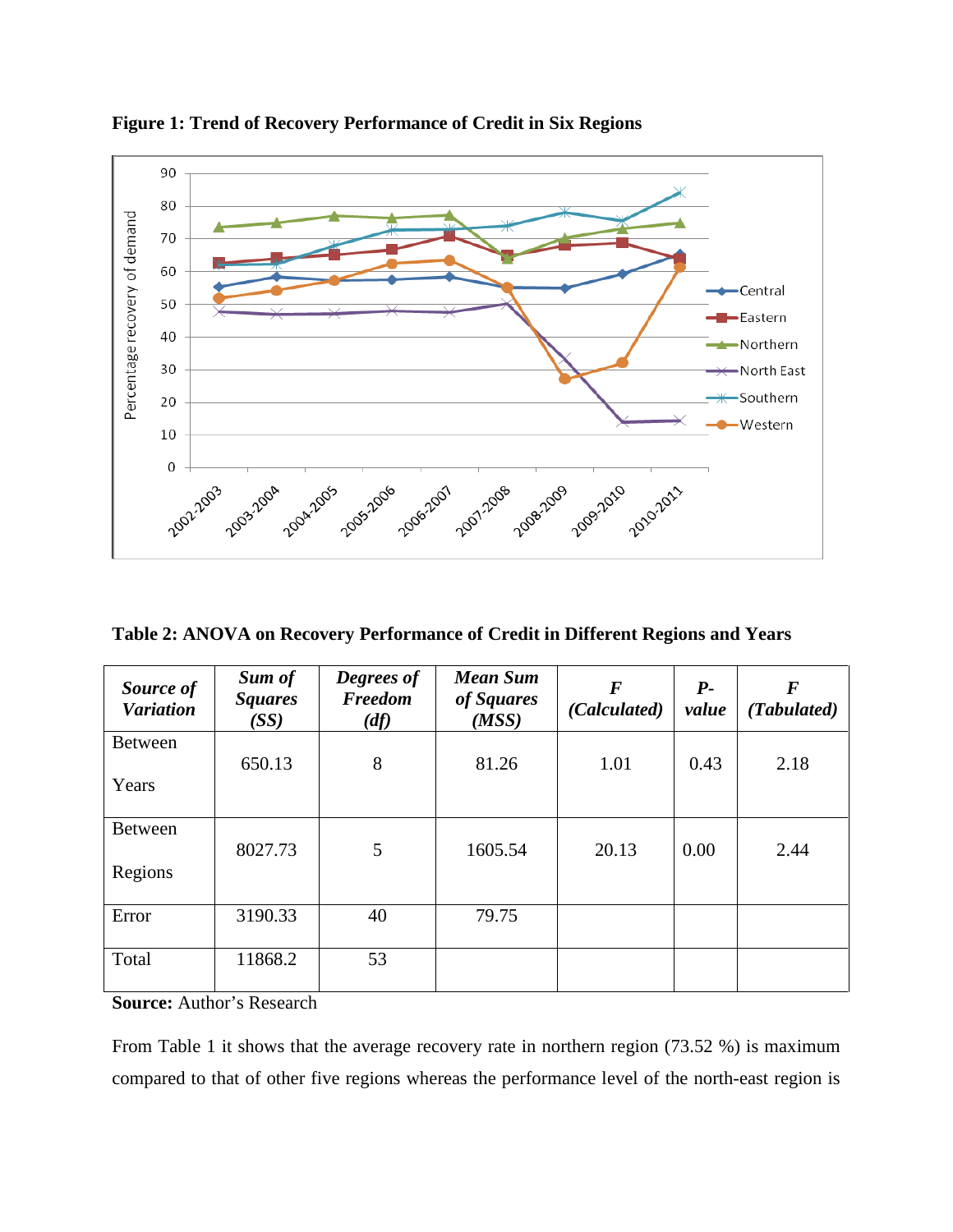at its lowest level (38.78%). As recovery performance level is concerned, eastern region shows high level of consistency (Coefficient of Variation  $= 4.10$ ) and then come the central region (Coefficient of Variation  $= 5.57$ ) and the northern region (Coefficient of Variation  $= 5.72$ ). On the other hand, north-east region shows high variability (Coefficient of Variation = 38.13) in recovery performance. From the graph, it is comprehensible that the southern region is showing steady upward progress in recovery performance (Average recovery rate is 72.15 %) and the performance of north-east till 2007-2008 was in steady state level but after that, there is a sharp fall in the two consecutive years 2008-2009 and 2009-2010. The gap between the lines indicates the difference in recovery percentage. Comparing with northern and southern region (the average recovery performance apparently looks same in both regions) the former one has started with high level of recovery rate than the later one with its steady recovery till 2006-2007 and then downfall helped progressive southern region to surmount it.

In Table 2, variation in the performance of percentage recovery of demand in different regions has been reflected through ANOVA. With calculated values of F, given in the table, we can derive inferences as follows:

- (i) Since the calculated value of  $F(20.13)$  is greater than 2.45, the tabulated value of F at 5% level of significance and 5, 40 degrees of freedom (*d.f*.), it is concluded that there is a significant difference in terms of recovery performance of credit in different regions. This proves the hypothesis  $H_1$ .
- (ii) Since the calculated value of F  $(1.02)$  is less than 2.18, the tabulated value of F at 5% level of significance and 8, 40 d.f., it is concluded that there is no significant difference between financial years in terms of recovery performance of credit. Therefore, the hypothesis  $H_2$  rejected.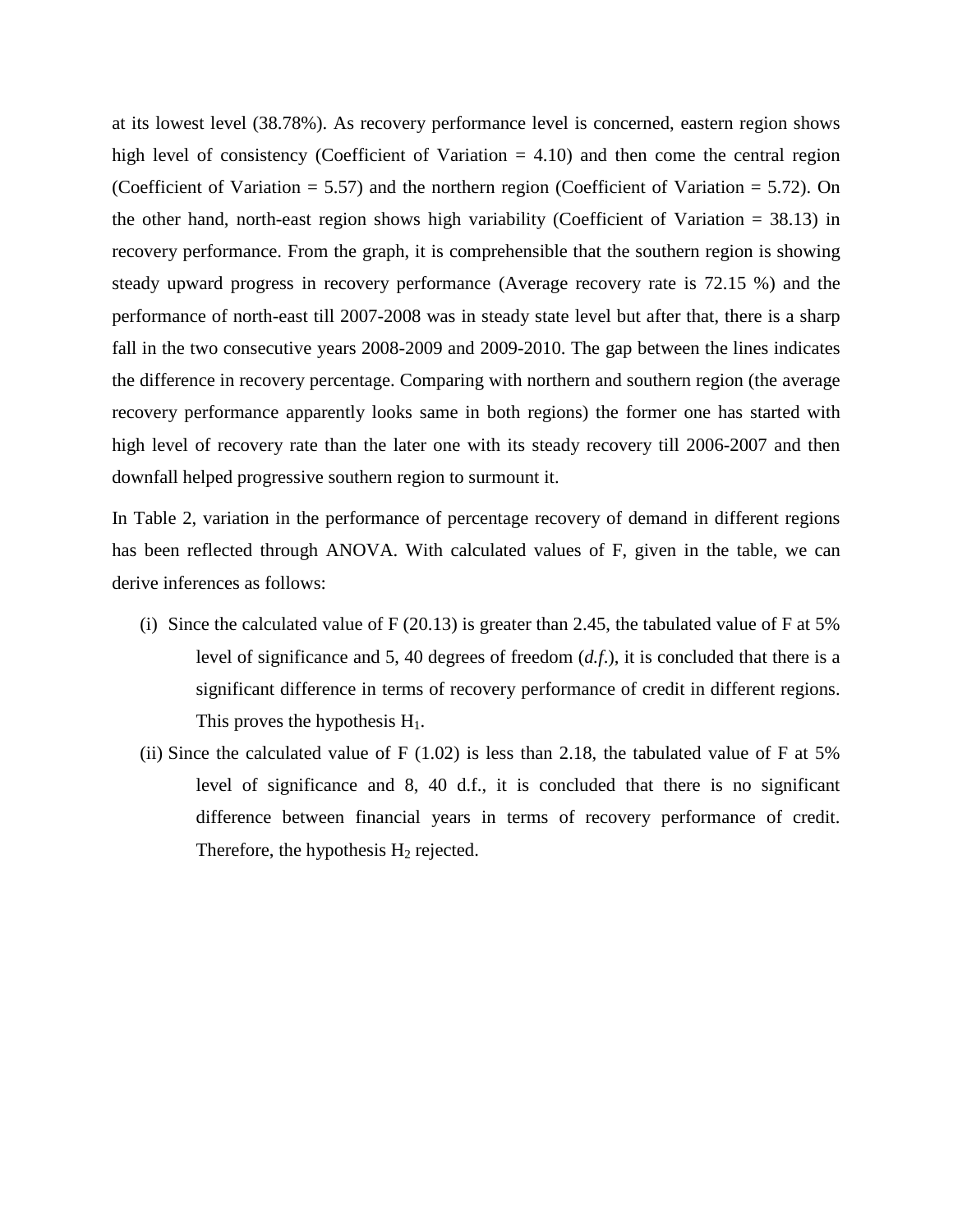| Source of<br><b>Variation</b>                                                                 | Sum of<br><b>Squares</b><br>(SS) | <b>Degrees</b><br>of<br><b>Freedom</b><br>(df) | <b>Mean</b><br>Sum of<br><b>Squares</b><br>(MSS) | $\boldsymbol{F}$<br>(Calculated) | P-value   | $\bm{F}$<br>(Tabulated) |
|-----------------------------------------------------------------------------------------------|----------------------------------|------------------------------------------------|--------------------------------------------------|----------------------------------|-----------|-------------------------|
| <b>Between Regions</b><br>(Proportion of<br>non agricultural<br>loan to<br>agricultural loan) | 25861.49                         | 5                                              | 5172.29                                          | 21.06                            | $2.9E-10$ | 2.44                    |
| <b>Between Regions</b><br>(Proportion of<br>government<br>capital to<br>working capital)      | 188.23                           | 5                                              | 37.64                                            | 137.83                           | 4.14E-24  | 2.44                    |
| <b>Between Regions</b><br>(Trained-<br>untrained staff<br>ratio)                              | 22075.82                         | 5                                              | 4415.16                                          | 4.28                             | 0.003247  | 2.44                    |
| <b>Between Regions</b><br>(Real growth<br>rates at constant<br>prices)                        | 22.00                            | 5                                              | 4.40                                             | 0.94                             | 0.465754  | 2.44                    |
| <b>Between Regions</b><br>(Average<br>member per<br>society)                                  | 47.31                            | 5                                              | 9.46                                             | 159.54                           | 2.61E-25  | 2.44                    |

**Table 3: ANOVA on Different Factors in Different Regions**

**Source:** Author's calculation

In Table 3, ANOVA on different factors in different regions has been projected. The proportion of non agricultural loan to agricultural loan with calculated value of F (21.07) is greater than 2.45, the tabulated value of F at 5% level of significance and 5, 40 *d.f.*, it is concluded that there is a significant difference between the regions in terms of proportion of non agricultural loan to agricultural loan. This proves hypothesis H3.

The proportion of government capital to working capital with calculated value of F (137.84) is greater than 2.45, the tabulated value of F at 5% level of significance and 5, 40 *d.f.*, it is said that there is a significant difference between the regions in terms of government capital proportion to working capital. This proves hypothesis H4.

In case of trained- untrained staff ratio the calculated value of  $F(4.29)$  is greater than the tabulated value of F (2.45) at 5% level of significance and 5, 40 *d.f.*, therefore, a significant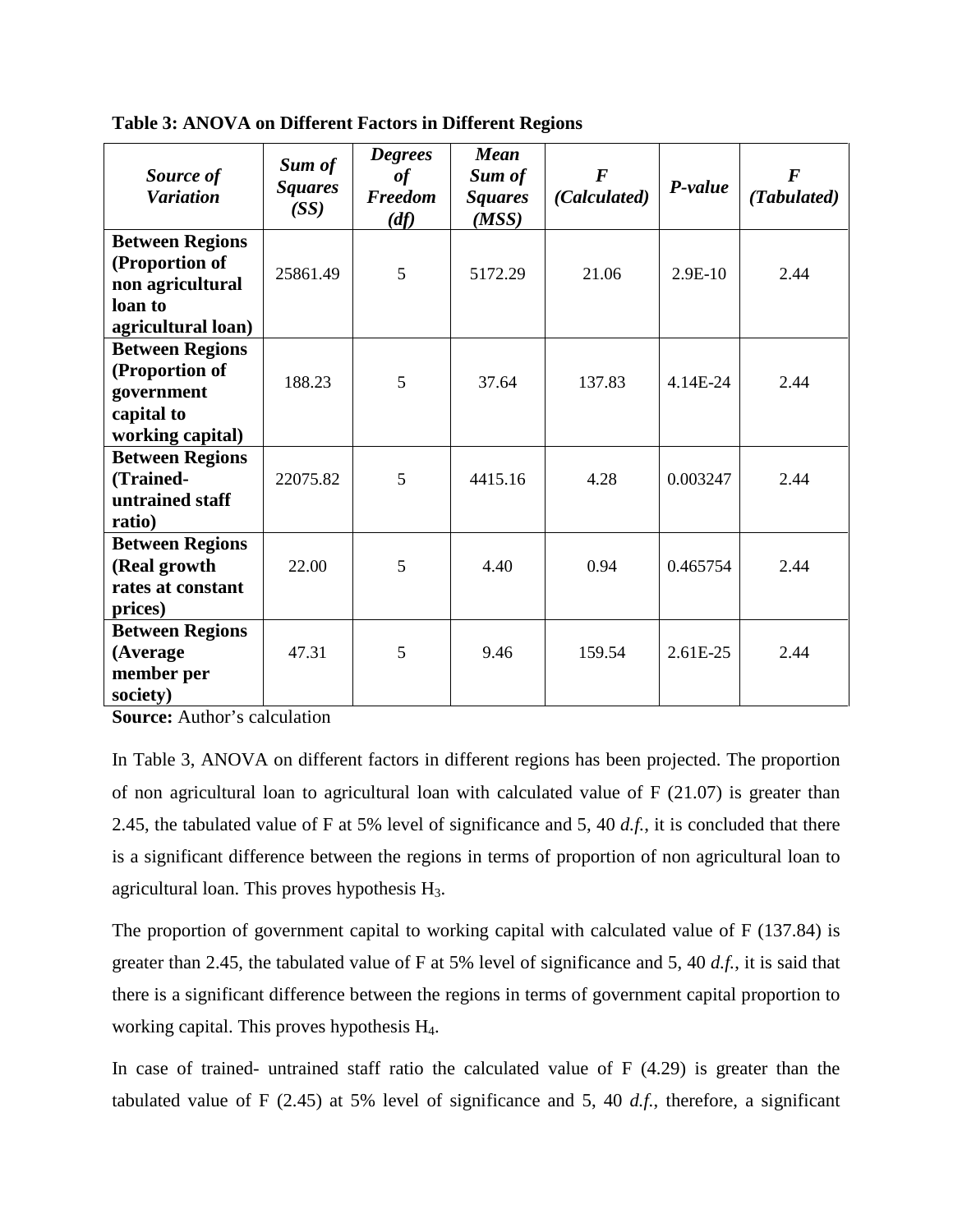difference between the regions in terms of trained-untrained staff ratio exists. This proves hypothesis  $H<sub>5</sub>$ .

The calculated value of F (0.94) for real growth rates at constant prices is less than the tabulated value of F (2.45) at 5% level of significance and 5, 40 *d.f.*, so, it is concluded that there is no significant difference between the regions in terms of real growth rates. Hence, it rejects  $H_6$ hypothesis.

The calculated value of F (159.547) for average member per society is greater than the tabulated value of F (2.45) at 5% level of significance and 5, 40 *d.f.*, hence, we can draw the inferences that there is a significant difference between the regions in terms of average member per society. This proves the hypothesis  $H_7$ .

Now, we explain whether above factors have any impact on recovery performance or not, for which we consider average of 9 years data of each factor.

|                     |                                                             | Performance<br>Recovery | agricultural loan to<br>Proportion of non<br>agricultural loan | government capital<br>capital<br>Proportion of<br>to working | Trained-Untrained<br>staff ratio | $\overline{a}$<br>Real growth rates<br>constant prices | Average member<br>per society |
|---------------------|-------------------------------------------------------------|-------------------------|----------------------------------------------------------------|--------------------------------------------------------------|----------------------------------|--------------------------------------------------------|-------------------------------|
|                     | <b>Recovery Performance</b>                                 | 1.000                   | 0.352                                                          | $-0.733$                                                     | 0.764                            | $-0.158$                                               | 0.505                         |
| Pearson Correlation | Proportion of non-agricultural<br>loan to agricultural loan | 0.352                   | 1.000                                                          | $-0.307$                                                     | 0.741                            | 0.076                                                  | 0.887                         |
|                     | Proportion of government<br>capital to working capital      | $-0.733$                | $-0.307$                                                       | 1.000                                                        | $-0.800$                         | $-0.546$                                               | $-0.183$                      |
|                     | Trained- Untrained staff ratio                              | 0.764                   | 0.741                                                          | $-0.800$                                                     | 1.000                            | 0.257                                                  | 0.605                         |
|                     | Real growth rates at constant<br>prices                     | $-0.158$                | 0.076                                                          | $-0.546$                                                     | 0.257                            | 1.000                                                  | $-0.291$                      |
|                     | Average member per society                                  | 0.505                   | 0.887                                                          | $-0.183$                                                     | 0.605                            | $-0.291$                                               | 1.000                         |
|                     |                                                             |                         |                                                                |                                                              |                                  |                                                        |                               |
| Sig. (1-tailed)     | <b>Recovery Performance</b>                                 |                         | 0.247                                                          | 0.049                                                        | 0.038                            | 0.382                                                  | 0.154                         |
|                     | Proportion of non-agricultural<br>loan to agricultural loan | 0.247                   |                                                                | 0.277                                                        | 0.046                            | 0.443                                                  | 0.009                         |
|                     | Proportion of government<br>capital to working capital      | 0.049                   | 0.277                                                          |                                                              | 0.028                            | 0.131                                                  | 0.364                         |
|                     | Trained- Untrained staff ratio                              | 0.038                   | 0.046                                                          | 0.028                                                        |                                  | 0.311                                                  | 0.102                         |

#### **Table 4: Correlations Matrix**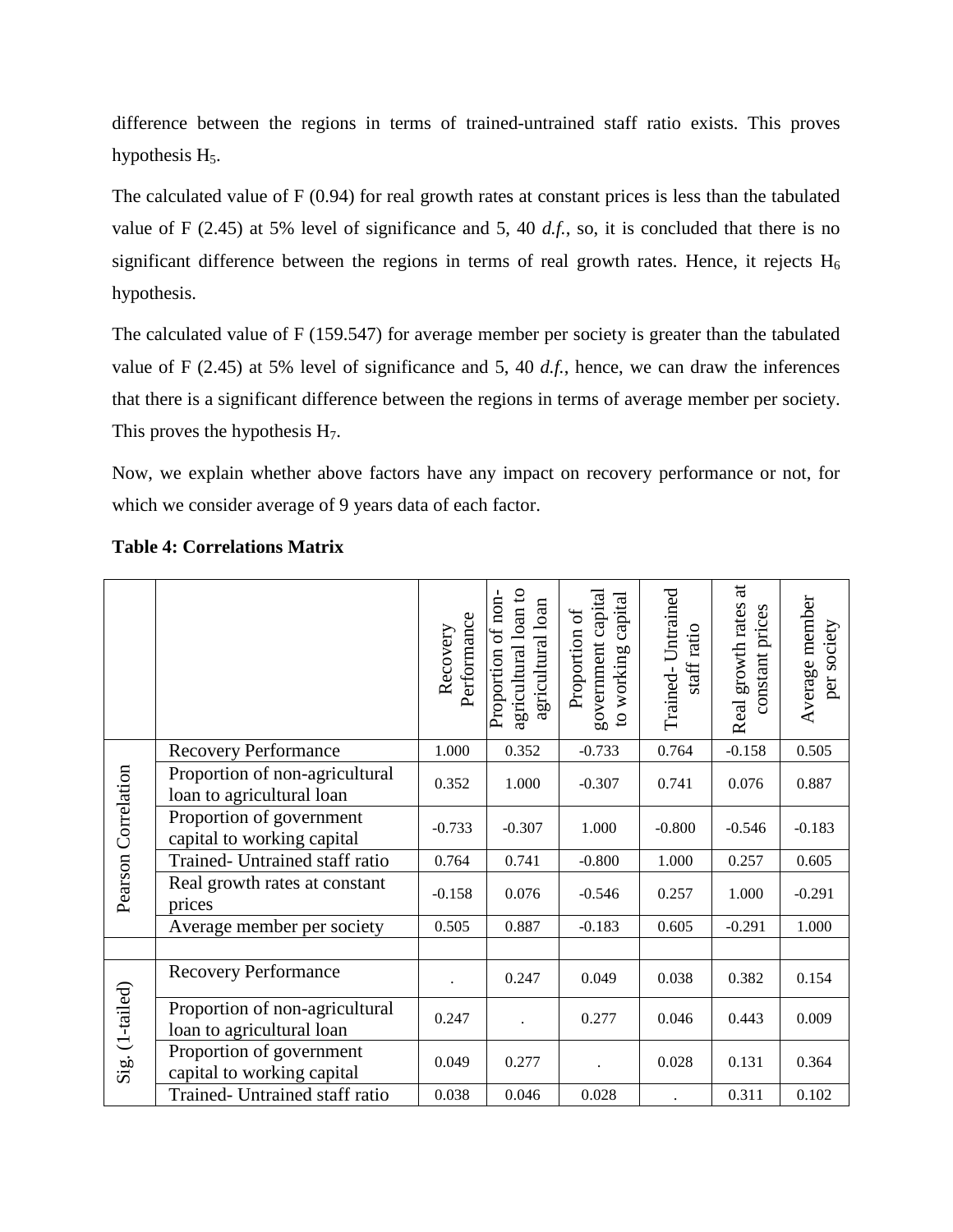| Real growth rates at constant<br>prices | 0.382 | 0.443 |       | 0.311 |       | 0.288 |
|-----------------------------------------|-------|-------|-------|-------|-------|-------|
| Average member per society              | 0.154 | 0.009 | 0.364 | 0.102 | 0.288 |       |

**Source:** Author's calculation

Part and partial correlation matrix is useful in understanding the relationship between the independent and dependent variables. The regression analysis is not valid if the independent and dependent variables are interrelated. This is known as multicollinearity. The above correlation matrix is useful in checking the inter relationships between the independent variables. In the above table, the correlations in square are correlation of independent variables with dependent variables and are high (-0.733, 0.764 and 0.505) which means that the three variables are related. On the other hand, correlations between the independent variables (0.741, 0.887, -0.800, -0.546 and 0.605) are high which means this data may have multicollinearity.

| Table 5: Average Value of Five Factors in Six Regions |  |  |  |  |  |  |
|-------------------------------------------------------|--|--|--|--|--|--|
|-------------------------------------------------------|--|--|--|--|--|--|

| <b>Region</b>  | <b>Proportion of</b><br>non-agricultural<br>loan to<br>agricultural loan | <b>Proportion</b><br><b>of</b><br>government<br>capital to<br>working<br>capital | <b>Trained-</b><br><b>Untrained</b><br>staff ratio | <b>Real growth</b><br>rates at<br>constant<br>prices | Average<br>member per<br>society |
|----------------|--------------------------------------------------------------------------|----------------------------------------------------------------------------------|----------------------------------------------------|------------------------------------------------------|----------------------------------|
| Central        | 6.62                                                                     | 1.86                                                                             | 55.24                                              | 8.14                                                 | 0.62                             |
| Eastern        | 9.52                                                                     | 1.70                                                                             | 49.79                                              | 7.91                                                 | 1.66                             |
| Northern       | 7.51                                                                     | 0.79                                                                             | 73.53                                              | 7.93                                                 | 0.98                             |
| North-<br>East | 12.72                                                                    | 5.74                                                                             | 31.66                                              | 7.73                                                 | 1.08                             |
| Southern       | 68.68                                                                    | 0.49                                                                             | 96.53                                              | 8.19                                                 | 3.28                             |
| Western        | 17.40                                                                    | 0.17                                                                             | 65.48                                              | 9.64                                                 | 0.51                             |

**Source:** Author's calculation

In Table 5, the mean value of five factors in six regions has been reflected. The proportion of non-agricultural loan to agricultural loan in southern region (68.68) is highest, whereas in central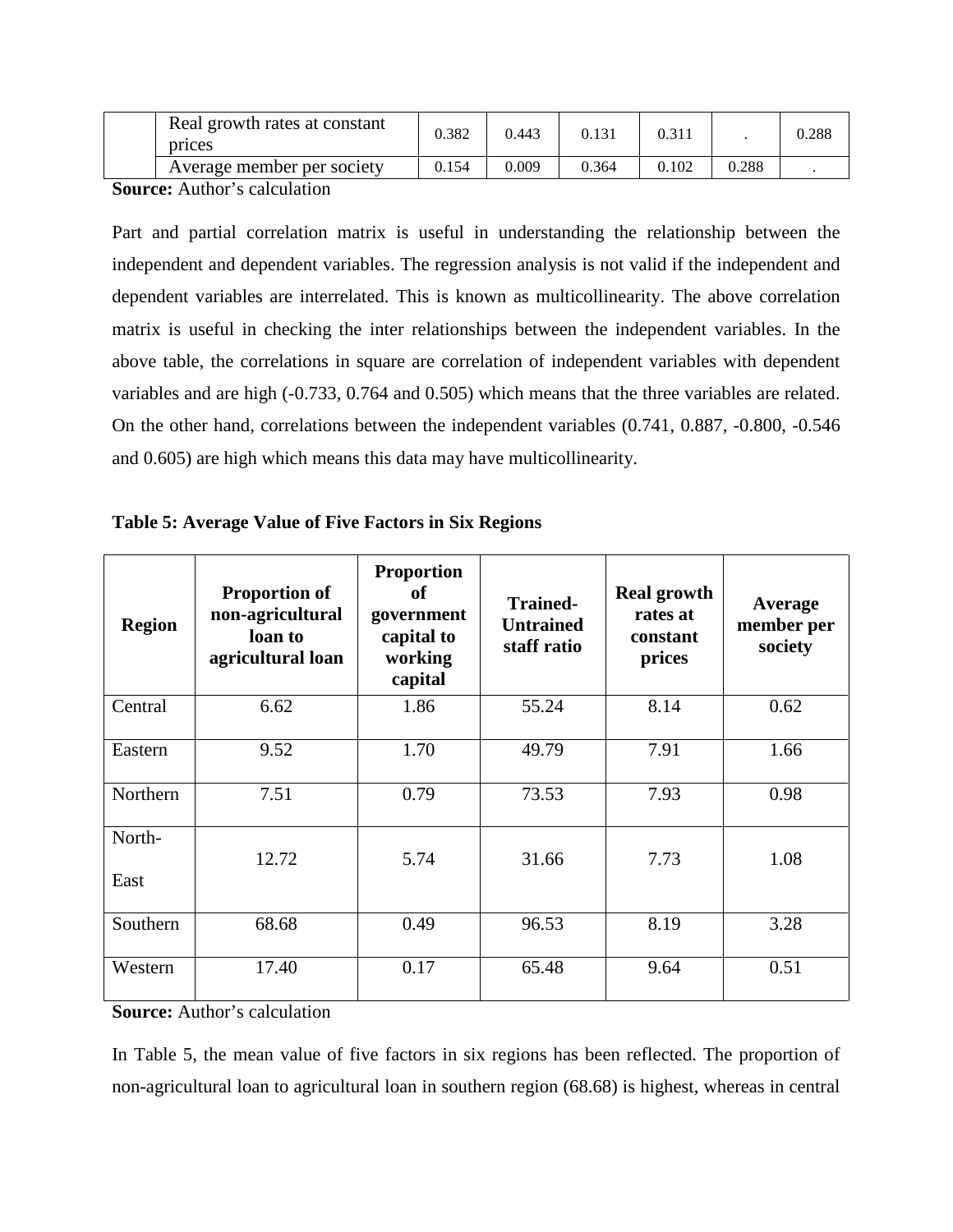region it is lowest amount (6.62). Southern region shows steady upward recovery performance over the years. Hence, it can be stated that recovery performance is not inversely related to proportion of non-agricultural loan to agricultural loan. In Table 4, Pearson's correlation coefficient between these two variables is  $0.352 > 0$ . The variable, proportion of non-agricultural loan to agricultural loan is insignificant because  $p > 0.05$  (1-tailed test at 5% level of significance). The amount of average contribution of government capital proportion to working capital in north-east region (5.74) is highest whereas as per recover performance is concerned this region shows very poor performance. Therefore, it illustrates that there is a negative relationship between recovery performance and contribution of government capital proportion to working capital. The correlation matrix in Table 4 also shows the negative correlation coefficient  $(-0.733)$  between these two variables. This variable is significant because  $p < 0.05$ . North-East region is showing the lowest level of trained-untrained staff ratio (31.66) whereas southern region is holding the highest level (96.53). Hence, we may draw the inferences that the traineduntrained staff ratio is having the positive impact on recovery performance of credit. Correlation coefficient between these two variables is 0.764 and this variable is significant because  $p < 0.05$ . In case of real growth rates at constant prices, there is no such significant difference between the regions and also some regions (Northern and Southern) are showing good recovery performance even if the growth rate is lower than that of the other region (growth rate of Western region and Central region are 9.64 and 8.14 respectively). Table 4 also suggests that there is a negative correlation coefficient (-0.158) between recovery performance and real growth rates at constant price. The later one is insignificant because  $p > 0.05$ . Average member per society is maximum in southern region (3.28) and minimum in western region (0.51). The correlation coefficient between average member per society and recovery performance of credit is positive (0.505), but the former one is insignificant at 5% level of significance.

#### **6. Summary and Policy Implication**

The present study evaluates the agricultural credit recovery performance of PACS in six regions in India. The paper delineates some important results on which appropriate agricultural lending policy can be designed by the policy planners. The performance of credit recovery has been low in north-eastern states and high in northern and southern states. From 2002-2003 till 2010-2011 southern region has shown steady and upward progress in recovery performance, whereas, north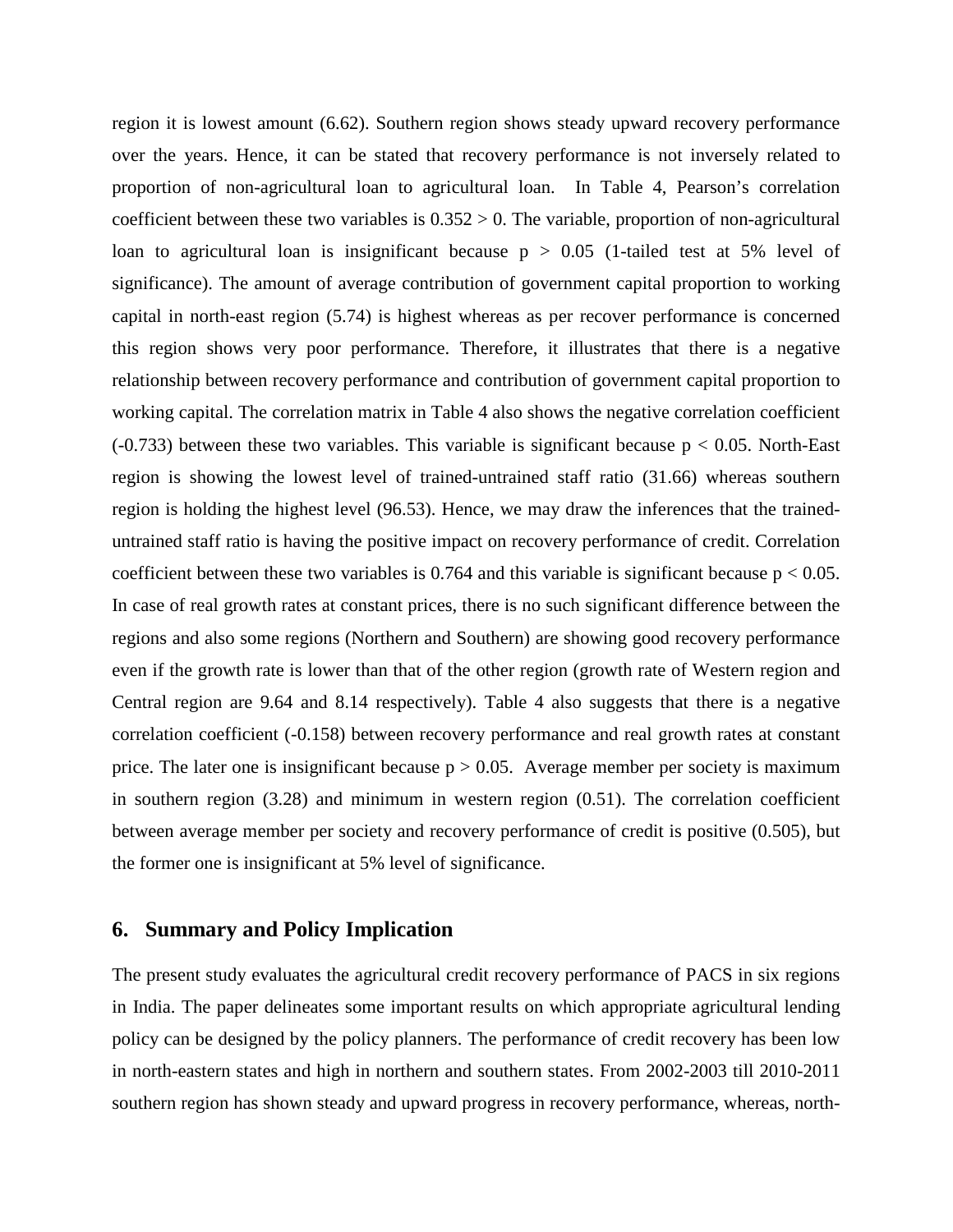east region was having steady performance till 2007-2008, but after that there is a sharp fall in the next three years. The standard deviation and coefficient of variation is also higher than other regional states. So, the degree of variability or inconsistency level in terms of recovery performance is also very high. Recovery performance of credit is directly proportional to nonagricultural loan to agricultural loan, trained- untrained staff ratio and average member per society and inversely related with proportion of government capital to working capital and real growth rates at constant price. To make all PACS viable and ensure adequate and timely flow of cooperative credit to the rural areas, the Reserve Bank of India in collaboration with State Governments have been taking a series of steps to strengthen PACS and correct regional imbalances in cooperative development. Government role on providing larger funds to weak societies to write off their losses, bad debts and overdue intensify the poor recovery performance. The coordination must exist between the PACS and the branches of commercial banks in rural areas so that banks can assist such of those members of the PACS who are eligible for loans but are unable to get finance from PACS for lack of funds. They can also help the PACS with advice on proper maintenance of books of accounts, accounting procedures etc.

Finally it is said that although the PACS has continued to remain the weakest link in the entire cooperative structure yet it has a great importance for supplying the considerable amount of finances to the farmers at grass root level.